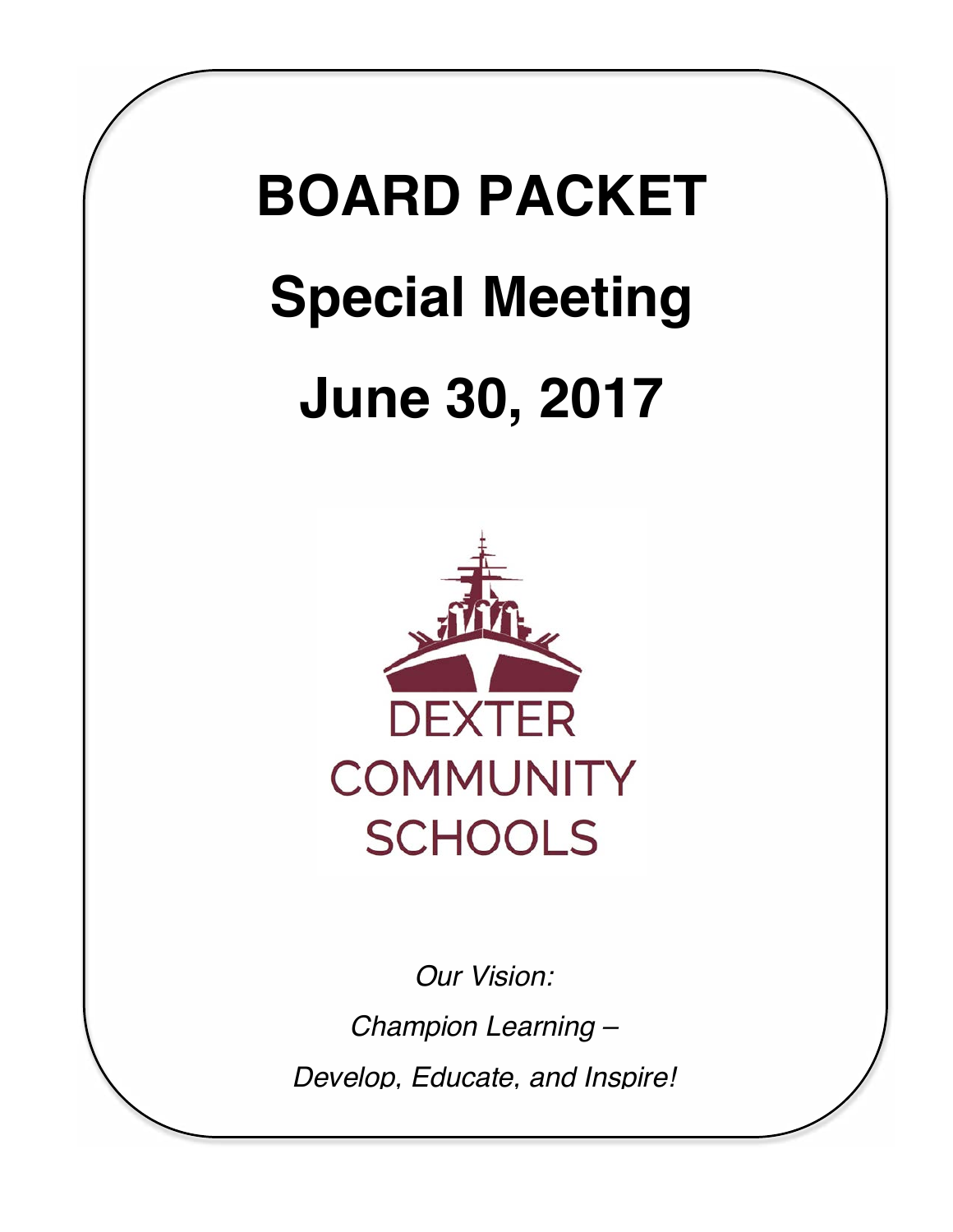

# *Vision: Champion Learning -- Develop, Educate, and Inspire*

#### **AGENDA**

- **A. ROLL CALL**
- **B. MEETING MINUTES 6/19/2017**
- **C. APPROVAL OF AGENDA**
- **D. SCHOOL PRESENTATIONS none**
- **E. PUBLIC PARTICIPATION:** *Persons who wish to address the Board may complete a Public Comment Card to be presented to the Board president at the beginning of the meeting. Each speaker is allotted a maximum of 5 minutes unless otherwise notified. Each speaker will be asked to announce his/her name and indicate if he/she represents any organization or agency. No person may speak more than once on the same subject during a single meeting. For further details see our policy on Public Participation at Board Meetings.*
- **F. CONSENT ITEMS none**
- **I. ACTION ITEMS**
	- 1. Authorize the Superintendent to Enter Negotiations with TMP for Bond Architect 2. Approve Restroom Renovation for Creekside Intermediate School
	- 2. Approve Restroom Renovation for Creekside Intermediate School
- **J. DISCUSSION ITEMS none**
- **K. PUBLIC PARTICIPATION:** *See Policy 0167.3*
- **L. BOARD COMMENTS**
- **M. INFORMATION ITEMS none**
- **N. CLOSED SESSION none**

• Board Members Only (Confidential Item) # Board Members Only (Public Document - Limited Supply)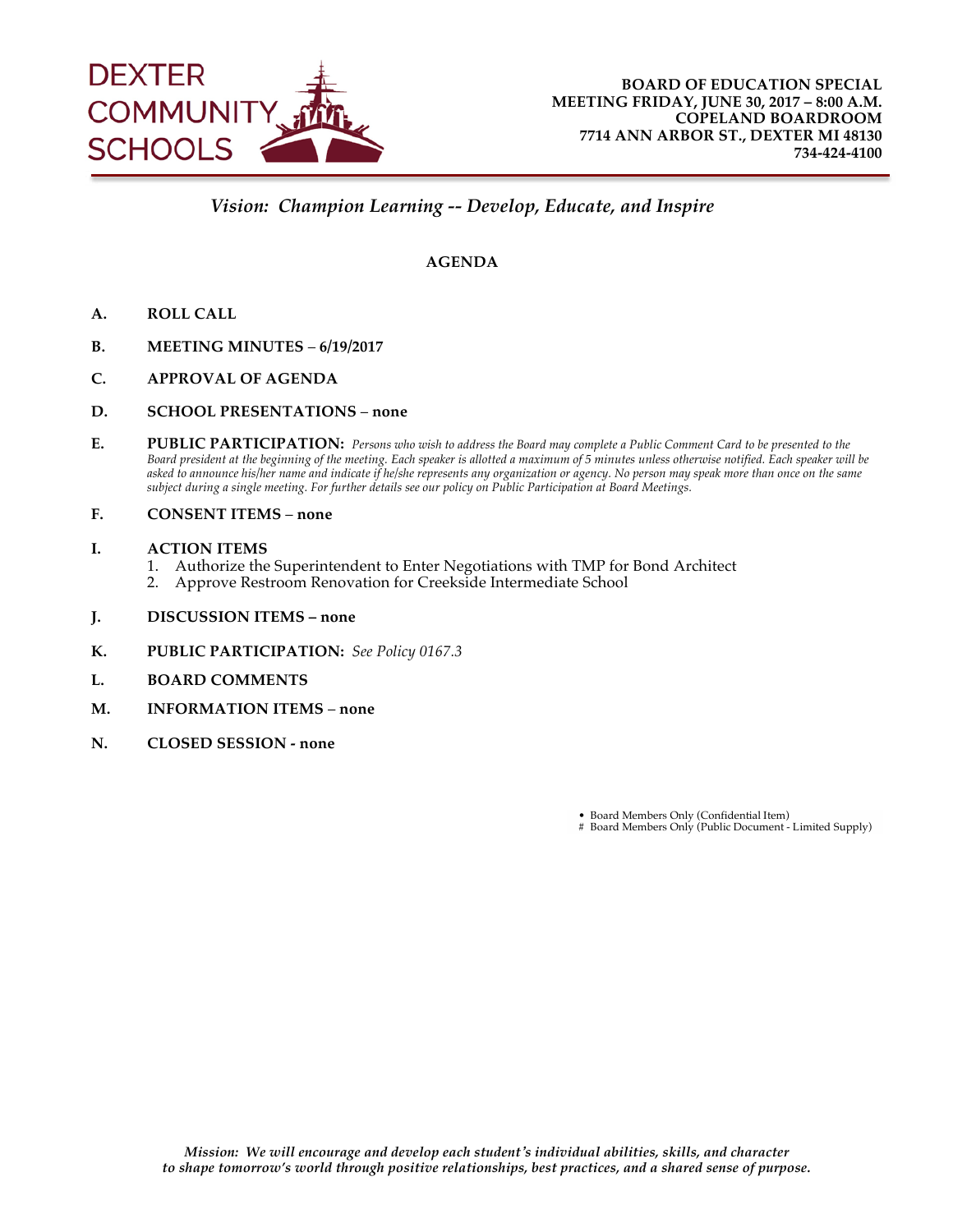# **BOARD NOTES JUNE 30, 2017**

# **A. ROLL CALL**

#### **B. MEETING MINUTES (6/19/2017)**

#### **C. APPROVAL OF AGENDA**

- 1. Approval of Agenda. Board policy provides that the Superintendent of Schools shall prepare an agenda for all Board meetings as directed by the President of the Board of Education.
- \* An appropriate motion might be, "I move that the agenda be approved as presented/amended."

### **D. SCHOOL PRESENTATIONS** - **none**

### **E. SUPERINTENDENT UPDATE**

### **F. STUDENT REPRESENTATIVES UPDATE** - **none**

**G. PUBLIC PARTICIPATION:** *Persons who wish to address the Board may complete a Public Comment Card to be presented to the Board president at the beginning of the meeting. Each speaker is allotted a maximum of 5 minutes unless otherwise notified. Each speaker will be asked to announce his/her name and indicate if he/she represents any organization or agency. No person may speak more than once on the same subject during a single meeting. For further details see our policy on Public Participation at Board Meetings.*

#### **H. CONSENT ITEMS** - **none**

#### **I. ACTION ITEMS**

- 1. Authorize the Superintendent to Enter Negotiations with TMP for Bond Architect. Your packet contains a resolution approving TMP as the architect of record for all or a portion of the Bond Proposal and authorizing and directing the Superintendent to negotiate and execute an agreement for professional architectural services with TMP for the implementation of all or a portion of the Bond Proposal.
- \* An appropriate motion might be, "I move that the Board of Education adopt the Resolution Authorizing Agreement with Architect."
- 2. Approve Restroom Renovation for Creekside Intermediate School. Your packet contains a memo from Granger Construction outlining bids received for an urgent need to convert part of an available class space into a restroom designed to serve children with special needs, as well as a recommendation to award the contract to Spieker Company.
- \* An appropriate motion might be, "I move Board of Education award the restroom renovation contract to Spieker Company of Toledo, Ohio in the amount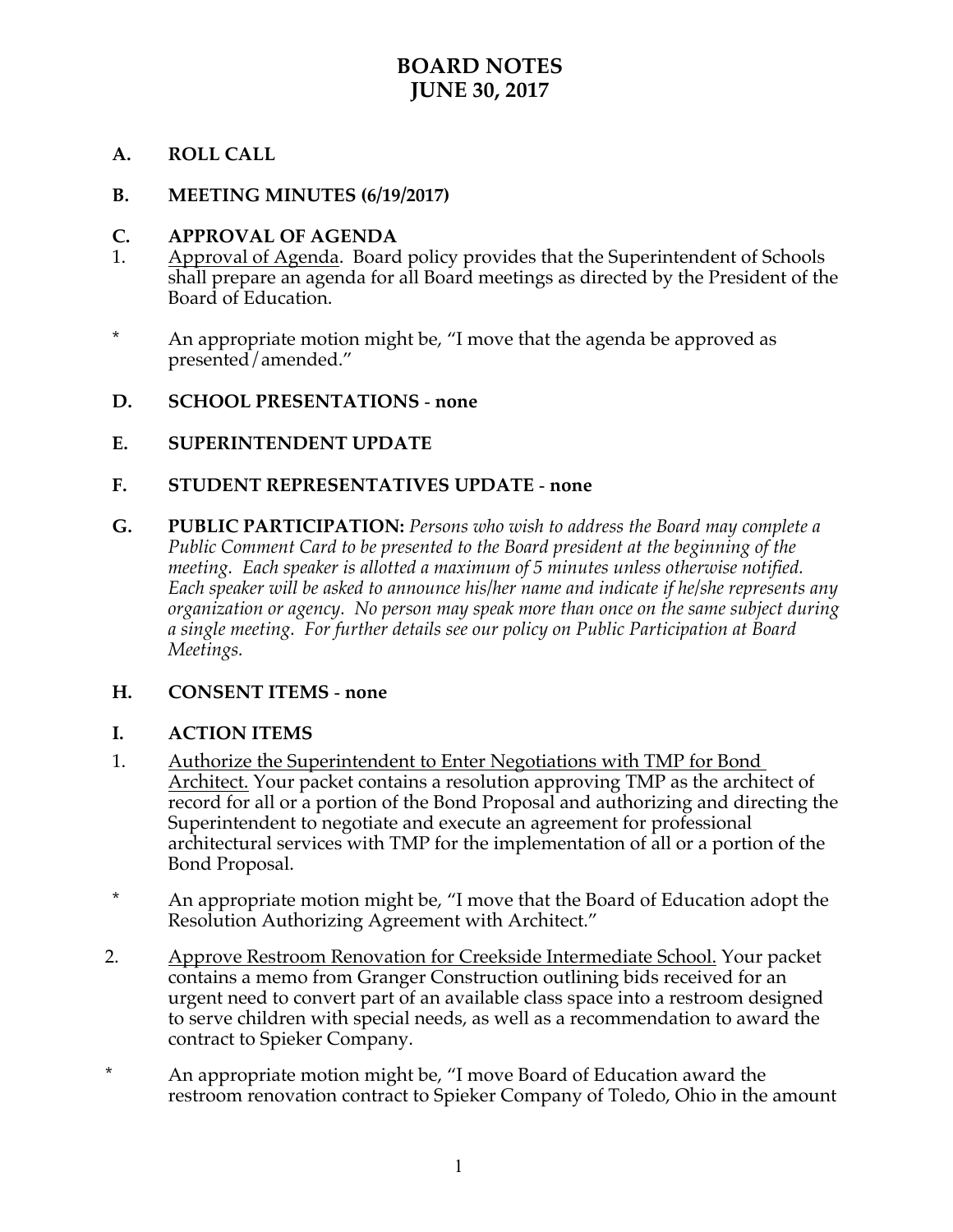# **BOARD NOTES JUNE 30, 2017**

of \$83,000 and assign it to Granger for management as outlined in the attached recommendation letter dated June 29, 2017."

- **J. DISCUSSION ITEMS none**
- **K. PUBLIC PARTICIPATION:** *See Policy 0167.3 for details.*
- **L. BOARD COMMENTS**
- **M. INFORMATION ITEMS - none**
- **N. CLOSED SESSION none**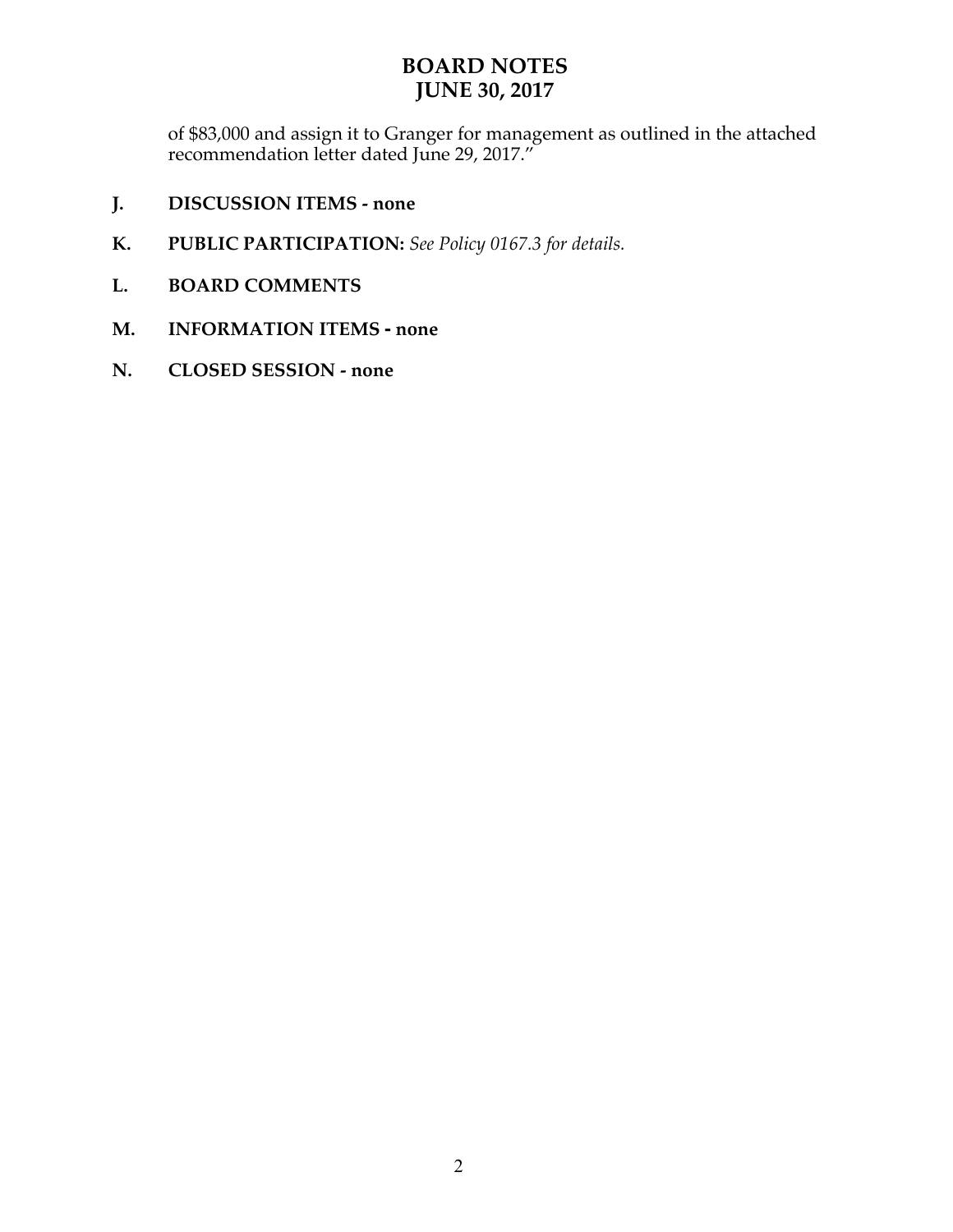# **DEXTER COMMUNITY SCHOOLS BOARD OF EDUCATION MEETING MINUTES – JUNE 19, 2017**

## **A. ROLL CALL**

**Members Present:** Ron Darr, Dick Lundy, Rob Mitzel, Julie Schumaker, Michael Wendorf **Members Absent:** Daryl Kipke, Barbara Read **Administrative & Supervisory Staff:** Sharon Raschke, Barb Santo, Chris Timmis, Hope Vestergaard **D.E.A.:** none **D.E.S.P.A.:** none **Transportation:** none **Press:** Sean Dalton, We Love Dexter **Guests:** Melinda Baird

The meeting was called to order at approximately 7:02pm by Board President Michael Wendorf.

#### **B. MEETING MINUTES – 6/5/2017, closed minutes 6/5/2017**

Rob Mitzel made a motion to approve the meeting minutes and closed meeting minutes from 6/5/2017. Dick Lundy supported the motion. **Motion Carried (unanimous).**

### **C. APPROVAL OF AGENDA**

Board policy provides that the Superintendent of Schools shall prepare an agenda for all meetings as directed by the President of the Board of Education.

Julie Schumaker made a motion to approve the agenda as presented. Dick Lundy supported the motion. **Motion Carried (unanimous).**

# **D. SCHOOL PRESENTATIONS – none**

#### **E. SUPERINTENDENT UPDATE**

Superintendent Chris Timmis updated the Board on several items:

- Because the storm shelter requirement of the updated building code has been pushed back to December, the District is resubmitting its site plan for approval. The district has located a four-unit portable that can be purchased from another school district as soon as the site plan is approved.
- The Michigan House and Senate have passed similar MPSERS reform bills. Districts will have to pay seven percent of costs from the foundation allowance for those plans as opposed to the current three percent.
- The crisis team met Sunday regarding the student who died this past weekend. The district is offering counseling to students and staff.

# **F. STUDENT REPRESENTATIVES UPDATE – none**

# **G. PUBLIC PARTICIPATION – none**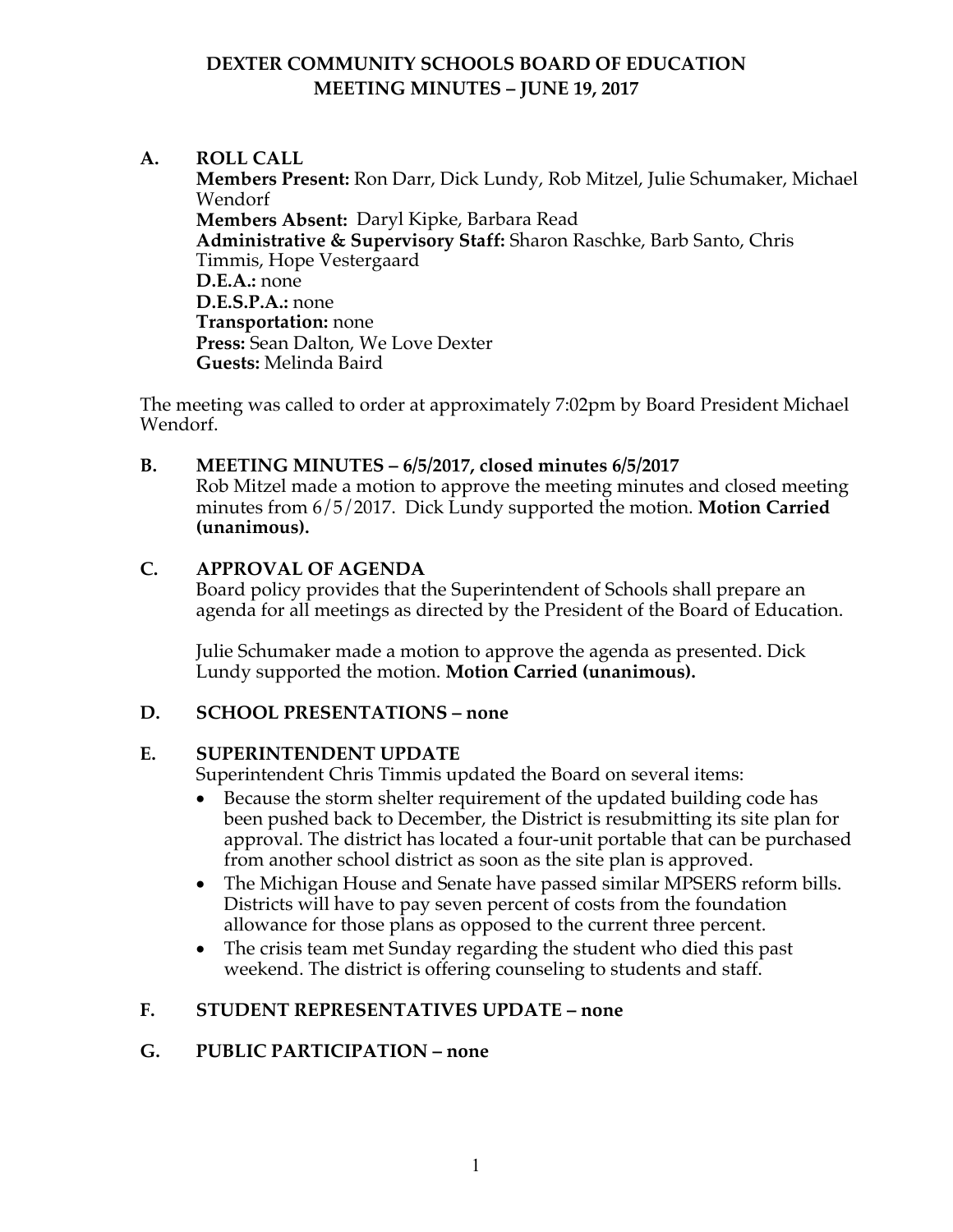# **DEXTER COMMUNITY SCHOOLS BOARD OF EDUCATION MEETING MINUTES – JUNE 19, 2017**

# **H. CONSENT ITEMS**

Consent items are approved in bulk with all items covered by one motion. Julie Schumaker made a motion to approve the consent items. Ron Darr offered support. **Motion Carried (unanimous).**

1. Personnel – Retirement.

The Board acknowledged the retirement of Beth Seeger.

- 2. Personnel New Hires. The Board offered probationary teaching contracts to Betsy Bluhm, Kelsey Hobson, Maggie Scheurer, Maureen Service, Kelly Wagner, and Tiffany Barber for the 2017-18 school year.
- 3. Appointment of President. The Board appointed Dick Lundy to be Board President for the single purpose of signing his grandchild's diploma.

# **I. ACTION ITEMS**

1. 2017-18 Budget Adoption.

Dick Lundy made a motion that the Board of Education adopt the 2017-18 budget as presented. Julie Schumaker supported the motion. **Motion Carried (unanimous).**

2. 2016-17 Budget Amendment.

Dick Lundy made a motion that the Board of education approve the 2016-17 budget amendment as presented. Julie Schumaker supported the motion. **Motion Carried (unanimous).**

3. 2017-18 Tax Levies.

Dick Lundy made a motion that the Board of Education authorize tax levies for school operating expenses at 18 mills on non-homestead property in December of 2017 and a debt levy of 8.5 mills on all property in December of 2017. Julie Schumaker supported the motion. **Motion Carried (unanimous).**

4. Policy – First Reading.

Julie Schumaker made a motion that draft policy 5630.01 (Student Seclusion and Restraint) be approved for first reading as presented. Dick Lundy supported the motion. **Motion Carried (unanimous).**

5. Policies – Second Reading.

Julie Schumaker made a motion that draft policies 0168.1 (Bylaw – Meeting Minutes), 2221 (Mandatory Courses), 2461 (Covert Recording of Meetings), 2623 (Student Assessment), 3120.04 (Employment of Substitutes), 3121 and 4121 (Criminal History Record Check), 5111.01 (Homeless Students), 5111.03 (Children and Youth in Foster Care), 5517.01 (Bullying), 5610 (Emergency Removal, Suspension, and Expulsion of Nondisabled Students), 5610.01 (Expulsions/Suspensions Required by Statute), 7540.02 (Web Content, Services and Apps), 8300 (Continuity of Organizational Operations Plan), 8305 (Operations), 8321 (Criminal Justice Information Security), 8330 (Student Records), 8340 (Letters of Reference), 8500 (Food Services) be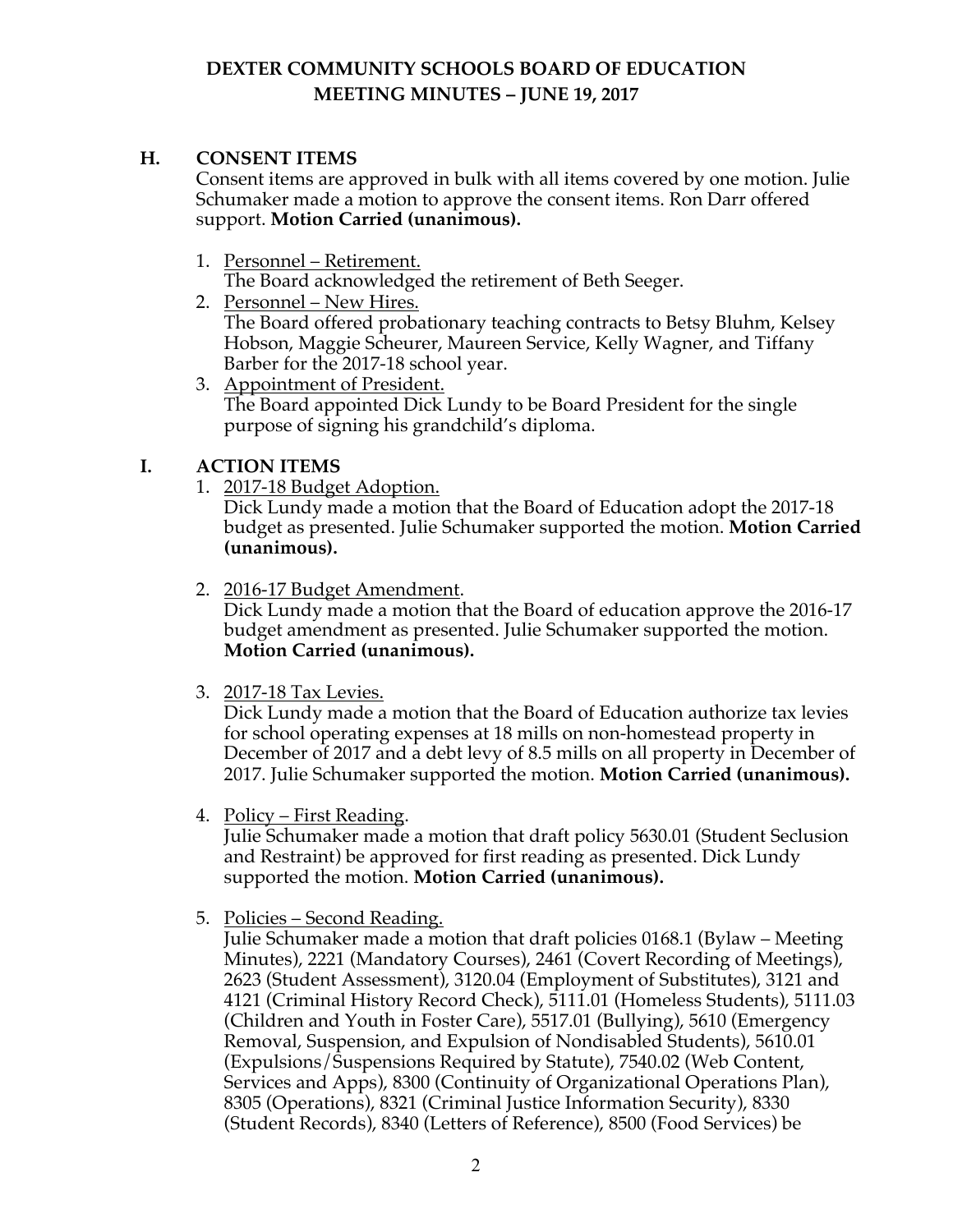# **DEXTER COMMUNITY SCHOOLS BOARD OF EDUCATION MEETING MINUTES – JUNE 19, 2017**

approved for second reading and adoption as presented. Dick Lundy supported the motion. **Motion Carried (unanimous).** 

# **J. DISCUSSION ITEMS**

1. Financial Summary Report and Narrative.

The Board had the opportunity to discuss the Financial Summary Report and Departmental Narratives and direct questions to Chief Financial Officer Sharon Raschke.

# **K. PUBLIC PARTICIPATION - none**

# **L. BOARD COMMENTS**

- 1. Dick Lundy suggested that the Board officially acknowledge Ken Moore's being named Band Teacher of the Year.
- 2. Julie Schumaker reminded the Board that the Equity and Opportunity Meeting will be June 20, 6:00pm at the WISD. Dinner is provided.
- 3. Ron Darr noted that the DHS marching band's fall show will feature eighties music.

# **M. INFORMATION ITEMS**

- 1. Nice Job Notes May 2017
- 2. Audit Engagement Letter
- 3. Ken Moore District 12 Band Teacher of the Year

# **N. CLOSED SESSION – none**

Dick Lundy made a motion to adjourn the meeting at approximately 8:10pm. Ron Darr supported the motion. **Motion Carried (unanimous).**

MINUTES/hlv

Ron Darr, Secretary Board of Education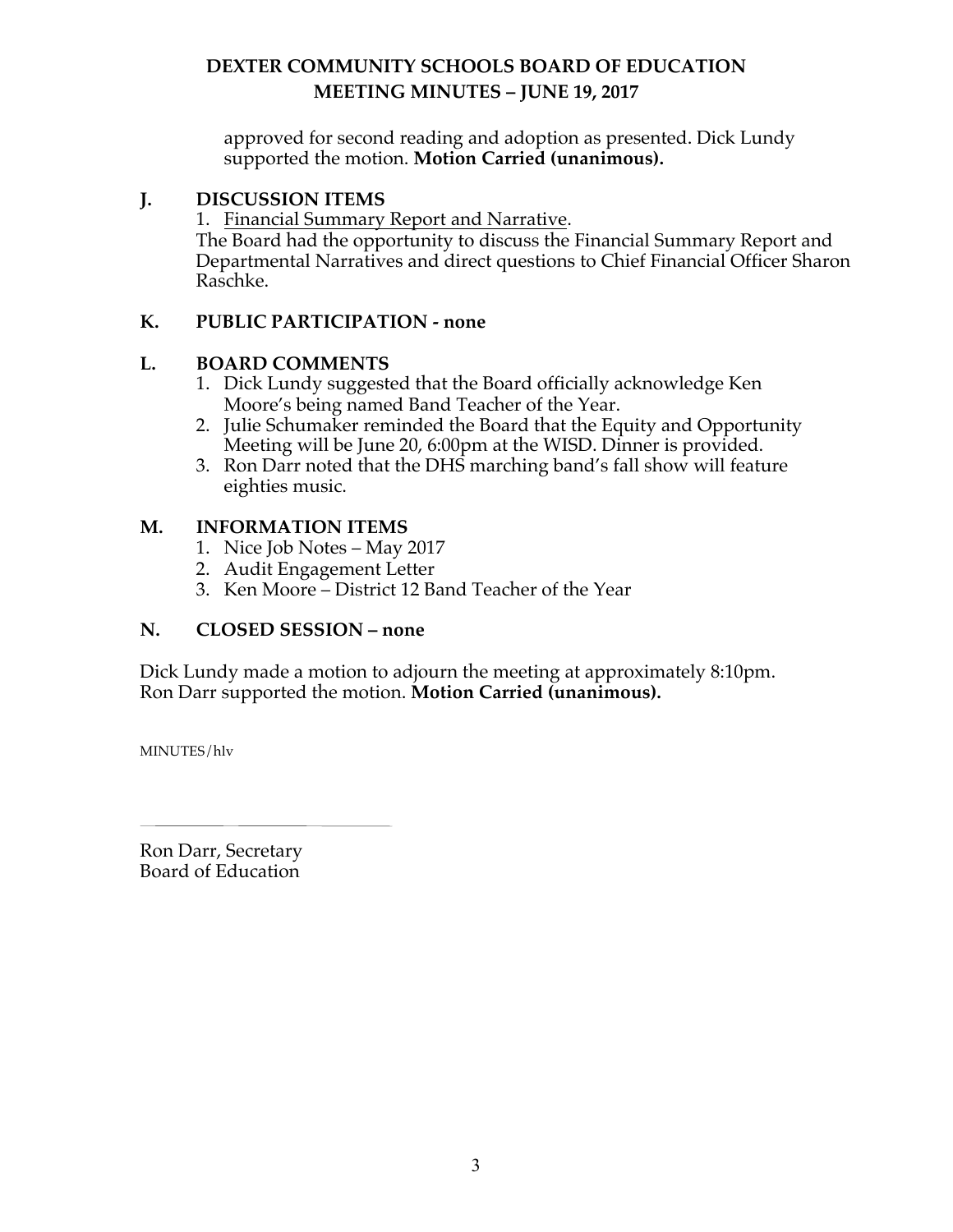#### DEXTER COMMUNITY SCHOOLS COUNTIES OF WASHTENAW AND LIVINGSTON STATE OF MICHIGAN

#### RESOLUTION AUTHORIZING AGREEMENT WITH ARCHITECT  $\mathcal{L}_\text{max}$  , where  $\mathcal{L}_\text{max}$  and  $\mathcal{L}_\text{max}$  and  $\mathcal{L}_\text{max}$

Minutes of a special meeting of the Board of Education (the "Board") of the Dexter Community Schools, Counties of Washtenaw and Livingston, State of Michigan (the "School District"), held in the School District, on June 30, 2017, at 8:00 a.m., prevailing Eastern Time.

| PRESENT: Members |                                                              |
|------------------|--------------------------------------------------------------|
|                  |                                                              |
|                  |                                                              |
|                  |                                                              |
| ABSENT: Members  |                                                              |
|                  |                                                              |
|                  | The following preamble and resolution were offered by Member |

WHEREAS, the School District has solicited proposals from architectural and engineering firms in connection with the capital projects that are described in the School District's 2017 bond proposal (the "Bond Proposal"), a draft of which is attached hereto as Exhibit A; and

WHEREAS, upon review and evaluation of the proposals, which are on file with the School District, the administration has recommended to the Board that it approve TMP Architecture, Inc. ("TMP") to provide professional architectural and engineering services in connection with the implementation of all or a portion of the Bond Proposal; and

WHEREAS, the Board, based on the review and the evaluation by the administration, has determined that it is in the best interest of the School District to retain TMP as the architect of record for all or a portion of the Bond Proposal; and

WHEREAS, the Board of Education desires to authorize the Superintendent to negotiate and execute an agreement for professional architectural services with TMP for the implementation of all or a portion of the Bond Proposal.

#### NOW, THEREFORE, BE IT RESOLVED,

and supported by Member  $\qquad \qquad$ :

1. The Board of Education approves of TMP as the architect of record for all or a portion of the Bond Proposal and authorizes and directs the Superintendent to negotiate the terms of an agreement with TMP for the procurement of professional architectural services for all or a portion of the Bond Proposal, subject to final approval of the Board prior to execution, pursuant to the appropriate AIA Standard Form of Agreement Between Owner and Architect, with such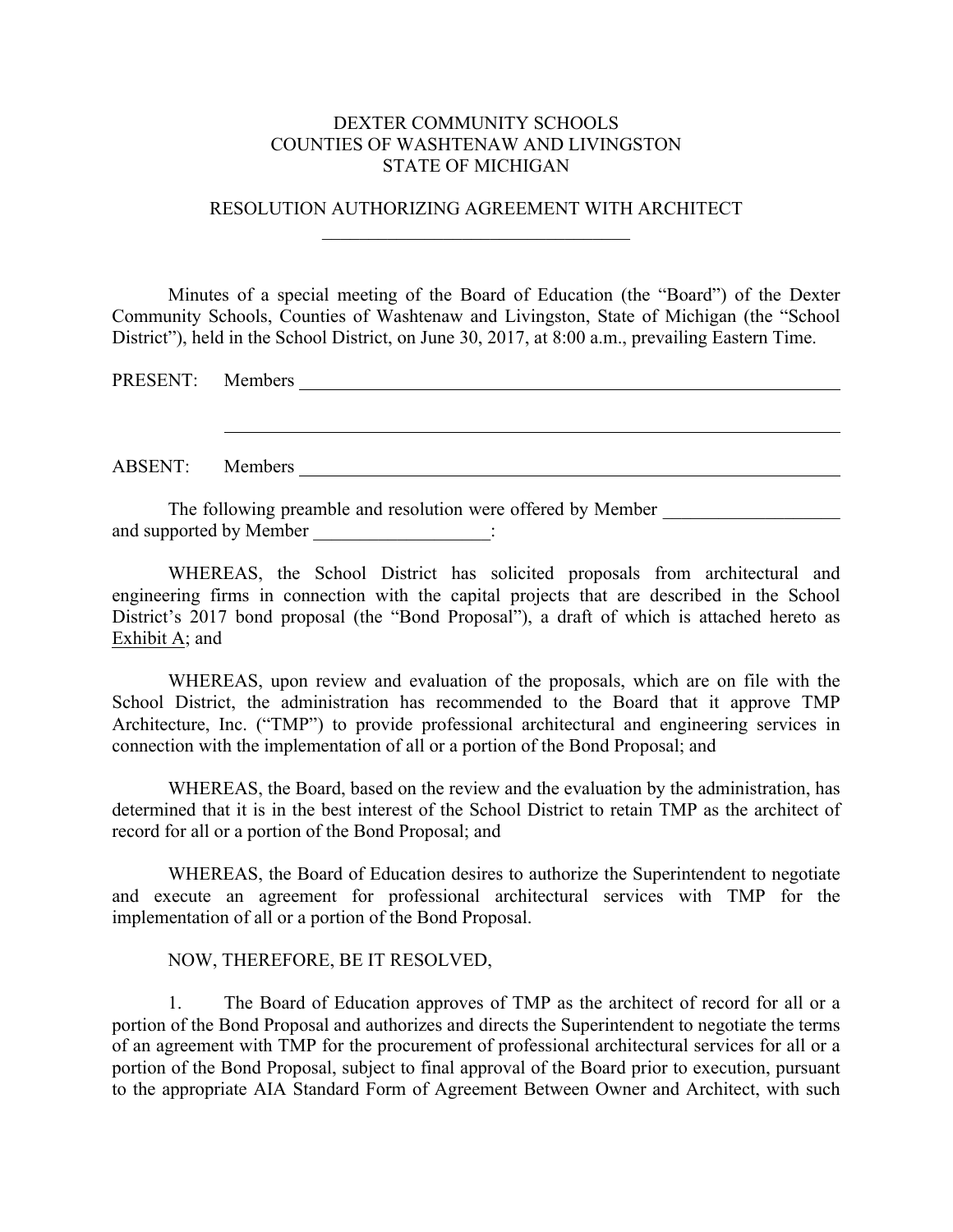revisions as are deemed appropriate by the Superintendent on behalf of the School District, provided that such agreement and payment for services pursuant to such agreement shall be contingent upon the successful passage of the Bond Proposal by the School District's electors at the election to be held on August 8, 2017.

2. All resolutions and parts of resolutions, insofar as they conflict with the provisions of this resolution, be and hereby are rescinded.

AYES: Members

NAYS: Members

RESOLUTION DECLARED ADOPTED.

Ron Darr Secretary, Board of Education

 $\mathcal{L}_\text{max}$  , where  $\mathcal{L}_\text{max}$  , we have the set of the set of the set of the set of the set of the set of the set of the set of the set of the set of the set of the set of the set of the set of the set of the set of

I hereby certify that the foregoing is a true and complete copy of a resolution adopted by the Board of Education of the Dexter Community Schools, Counties of Washtenaw and Livingston, State of Michigan, at a special meeting held on June 30, 2017, and that said meeting was conducted and public notice of said meeting was given pursuant to and in full compliance with the Open Meetings Act, being Act 267, Public Acts of Michigan, 1976, and that the minutes of said meeting were kept and will be or have been made available as required by said Act.

> Ron Darr Secretary, Board of Education

29418910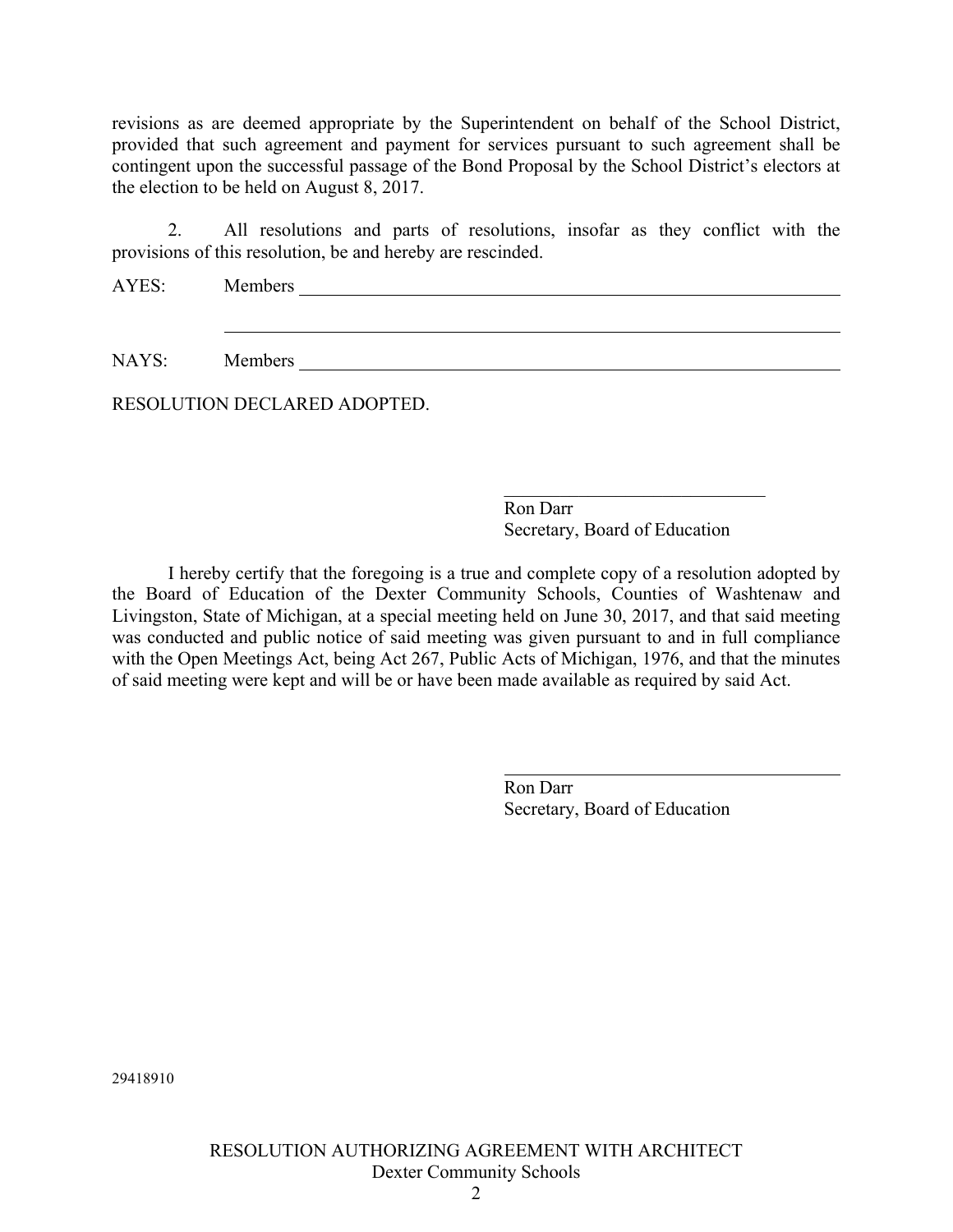# **EXHIBIT A**

#### **BOND PROPOSAL**

Shall the Dexter Community Schools, Counties of Washtenaw and Livingston, Michigan, borrow the principal sum of not to exceed Seventy-One Million Seven Hundred Five Thousand Dollars (\$71,705,000) and issue its unlimited tax general obligation bonds for the purpose of defraying the cost of:

- Erecting, completing, equipping and furnishing a new elementary school building;
- Constructing additions to and remodeling, equipping, re-equipping, furnishing, re-furnishing school buildings, and other facilities, including for technology, energy conservation and security improvements and purchasing school buses;
- Acquiring land and preparing, developing, or improving sites, including school buildings, outdoor athletic fields, athletic facilities, playfields, playgrounds and other facilities;
- Acquiring, installing, equipping and re-equipping school buildings and other facilities, including classrooms?

| <b>YES</b> |  |
|------------|--|
| NO         |  |

The debt millage required to retire all bonds of the School District currently outstanding and proposed pursuant to this ballot is expected to remain at or below 8.50 mills. The estimated millage to be levied in 2017 to service this issue of bonds is 1.939 mills (\$1.939 per \$1,000 of taxable value) and the estimated simple average annual millage rate required to retire the bonds of this issue is 2.406 mills (\$2.406 per \$1,000 of taxable value). The bonds may be issued in one or more series, payable in the case of each series in not to exceed 30 years from the date of issue of such series.

The School District currently has \$60,595,000 of qualified bonds outstanding and approximately \$25,194,160 of qualified loans outstanding under the School Bond Qualification and Loan Program (the "Program"). The School District expects to borrow from the Program to pay debt service on these bonds. The estimated total principal amount of additional borrowing is \$2,175,550 and the estimated total interest thereon is \$10,542,205. The estimated duration of the millage levy associated with that borrowing is 13 years and the estimated computed millage rate for such levy is 8.50 mills. The estimated computed millage rate may change based on changes in certain circumstances.

(Under State law, expenditure of bond proceeds must be audited, and the proceeds cannot be used for teacher, administrator or employee salaries, repair or maintenance costs or other operating expenses.)

29418910.2\022912-00048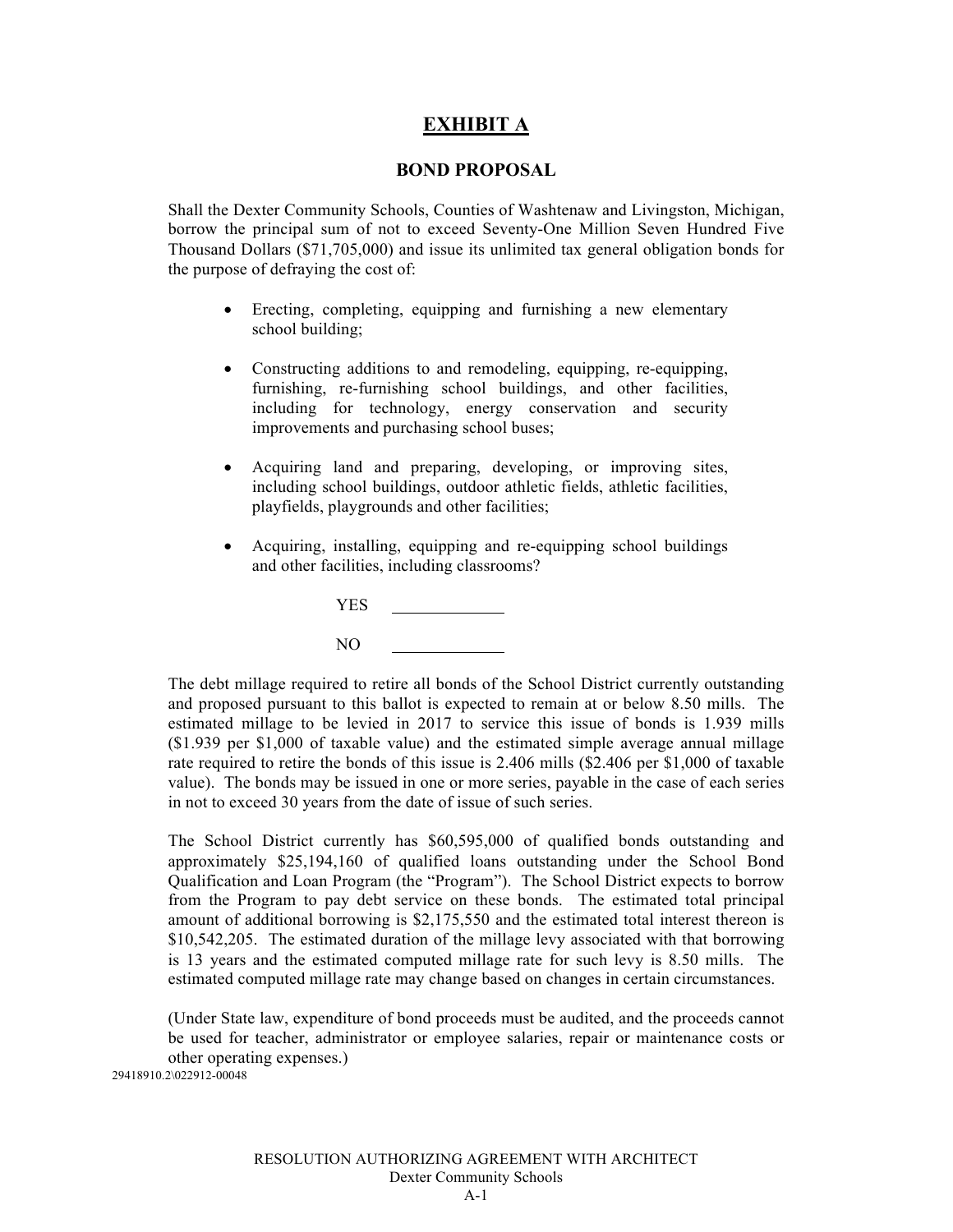

June 29, 2017

Ms. Sharon Raschke Chief Financial Officer Dexter Community Schools 7714 Ann Arbor Road Dexter, MI 48130

Re: Dexter Community Schools 2008 Bond Project Creekside School Special Needs Restroom Alteration Urgent Procurement Contract Recommendation

#### Dear Ms. Raschke:

Pursuant to your request that Granger Construction procure a renovation of an available class space converting it to a toilet designed to serve children with special needs, acting under your urgent need powers, we solicited three bids and, in consultation with the designer of record Dailey Engineering of Onsted, MI, present our recommendation for contract award.

We have reviewed the bids and interviewed the three bidders to evaluate if they are providing a complete scope as designed. We are recommending the apparent low bidder as it is our belief they include all the necessary components in their bid. The recommended bidder has served Granger clients well under several previous contracts. Therefore, Granger recommends that DCS award the contract to **Spieker Company of Toledo, Ohio** in the amount of their bid of **\$83,300**, and then assign them to Granger for management.

We request approval to issue this contract at this time. Please feel free to contact me at (734) 216-4230 if you have any questions or require additional information.

Sincerely, Authorized, Granger Construction Company Dexter Community Schools<br>Jernald Ban

Jerald S, Brand, Sharon Raschke,

encl: Bids Tabulation

cc: Chris Timmis, Superintendent, DCS Todd Dailey, Dailey Engineering Greg Brand, GCC

VP, LEED AP Chief Financial Officer



#### **HEADQUARTERS** 6267 Aurelius Rd Lansing, MI 48911-4230

517.393.1670P 517.393.1382F

**WEST MICHIGAN** 940 Monroe Ave NW, Ste 142 Grand Rapids, MI 49503

616.454.2900 P 616.454.9700F

SOUTHEAST MICHIGAN 39475 13 Mile Rd, Ste 204 Novi, MI 48377

248.724.2950P 248.489.5753F